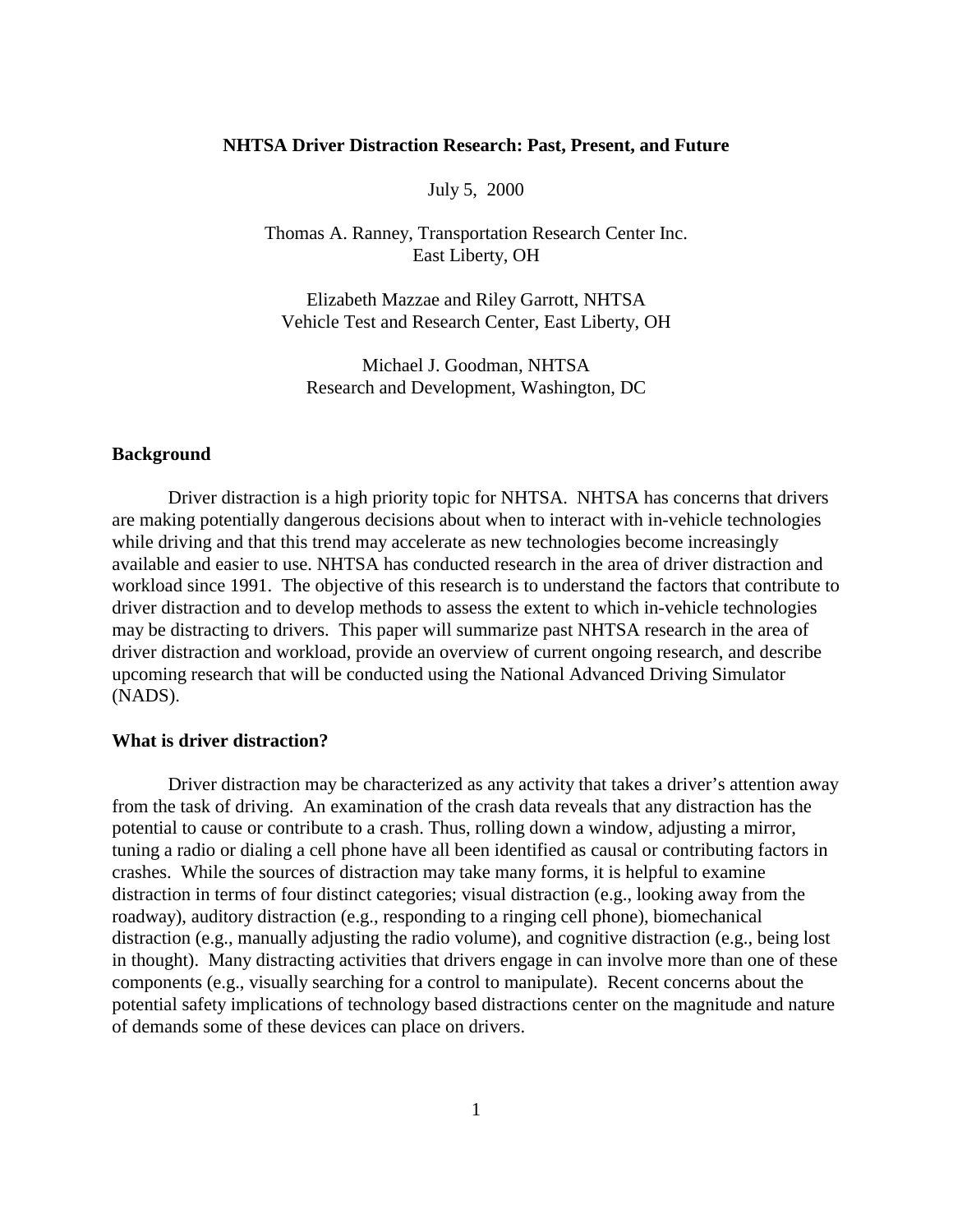#### **Factors Influencing Distraction, Demand and a Driver's "Willingness to Engage."**

The potential for distraction associated with any secondary task is determined by the workload or attentional demand associated with the task, as well as the driver's "willingness to engage" in that task. This latter factor refers to the conscious or unconscious decision processes involved in electing to carrying out secondary tasks while driving. Secondary tasks may involve driving-related tasks (e.g., adjusting a mirror), tasks indirectly related to driving (e.g., navigation) or tasks unrelated to driving (e.g., talking, eating). In addition, secondary tasks themselves may involve "associated" tasks that place further demands on the driver such as reading a phone number from a piece of paper while dialing a cell phone. Secondary tasks initiated by the driver can be scheduled to coincide with driving situations of relatively low task demand and thus have less potential for distracting the driver at an inopportune moment than those initiated elsewhere (e.g. incoming phone call). It is also clear that a driver's *willingness to engage* is a function of a multiplicity of factors, including driver (e.g., experience), vehicle (e.g., display design), environmental (e.g., weather), situational (e.g., urgency) and task characteristics (e.g., ease of use). Thus, at any given time, a driver's decision to carry out a secondary task is based on a complex set of factors. It is the coincidence of driver inattention and the occurrence of unanticipated events (e.g., curve in the road, vehicle cut in) that characterizes the random nature of distraction related crashes. It follows that the dynamic nature of the circumstances across drivers, along with the random nature of distraction related crashes, would make it difficult, if not impossible, to associate specific devices with a specific degree of risk.

#### **Why is NHTSA concerned with driver distraction?**

Driver inattention is one of the most common causes of traffic crashes (Wang, Knipling, and Goodman, 1996). Based on an analysis of NHTSA crash data, the major components of inattention-related police reported crashes include "distraction" (attending to tasks other than driving, e.g., tuning the radio, speaking on a phone, looking at a billboard, etc.), "looked but did not see" (e.g., situations where the driver may be lost in thought or was not fully attentive to the surrounds), and situations where the driver was drowsy or fell asleep. All together, these crashes account for approximately 25 percent of police reported crashes. Distraction was most likely to be involved in rear-end collisions in which the lead vehicle was stopped and in single vehicle crashes. Crashes in which the driver "looked but did not see" occurred most often at intersections and in lane-changing/merging situations. To provide additional detail about sources of distraction, Wierwille and Tijerina (1996) searched police report narratives for a set of crashes from North Carolina. They identified 2,819 crashes in which the driver's attention was diverted and found that the majority of these (55.5%) involved distraction due to a source inside the vehicle, including objects, interacting with another person or animal, or interacting with instrumentation, including the radio or a wireless phone.

The accelerating rate of in-vehicle technological developments has expanded NHTSA's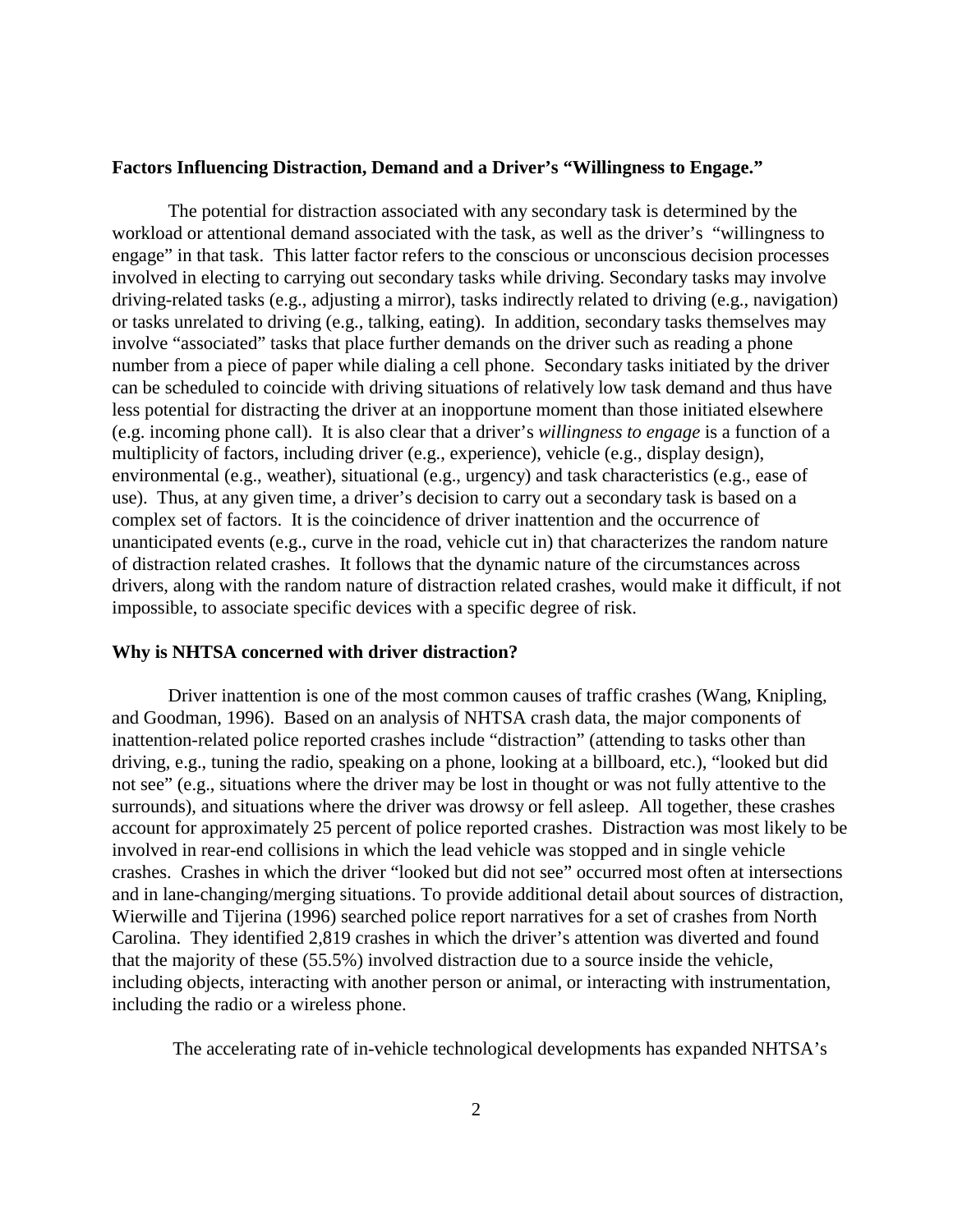interest to include a broader range of these technologies in its planning of research, and public information/outreach. The technological evolution that has taken place has created new alliances and competition among the wireless, computer, and automotive industries. The result has been a new generation of innovative technologies, characterized by portability, convenience and a multiplicity of functionality that can allow a user the broadest access to communications and informational resources in a mobile setting. It is this mobility that has raised the concern of NHTSA within the context of driving, where advanced technology is being made available to the driving public as well as the commercial driver, either as OEM or aftermarket systems and devices. Concern over this issue, among media, states, and the public, has been growing in light of recent announcements of new initiatives to bring computer functionality to the vehicle, including access to the world wide web, availability of Internet e-mail services, and the ability to "conduct business" and "e-commerce" while driving. Industry predictions of widespread use of these services suggests general availability at affordable prices in the near future. The potential for adverse safety consequences of using these systems and services by drivers highlights the importance of understanding the relationship between device design, the associated demands of these systems and how they interact with the factors that influence drivers' willingness to engage in secondary tasks while driving. It is the uncertainty of these relationships and the need to develop effective countermeasures to address the issue of driver inattention that serves as a basis for NHTSA's continued efforts in this area.

#### **Past NHTSA Research**

#### **Truck Driver Workload Study**

NHTSA's first major effort in this area was the Truck Driver Workload Study, conducted between 1992 and 1995 (Tijerina, 1996; Tijerina et al., 1996). At that time, a variety of products were beginning to be offered for use in heavy trucks, mostly for tracking of vehicles and to facilitate communication with dispatchers. Examples include satellite tracking, land navigation and route guidance systems, and wireless phones. Because of the potential for diverting the driver's attention away from the driving task, NHTSA recognized the need for a set of methods that could be used to assess the safety implications of in-vehicle devices. The major objectives of this research program were to establish the relationship between workload and safety and to develop workload assessment methods for determining the safety implications of the use of invehicle technologies while driving.

An experimental study was conducted in which sixteen professional drivers performed over-the-road driving under a variety of conditions. The drivers were asked to read various text messages displayed on a screen (CRT), to perform manual dialing tasks, and to respond to questions imposing cognitive demand to simulate wireless phone dialogue (Tijerina, et al., 1995, Task 7A).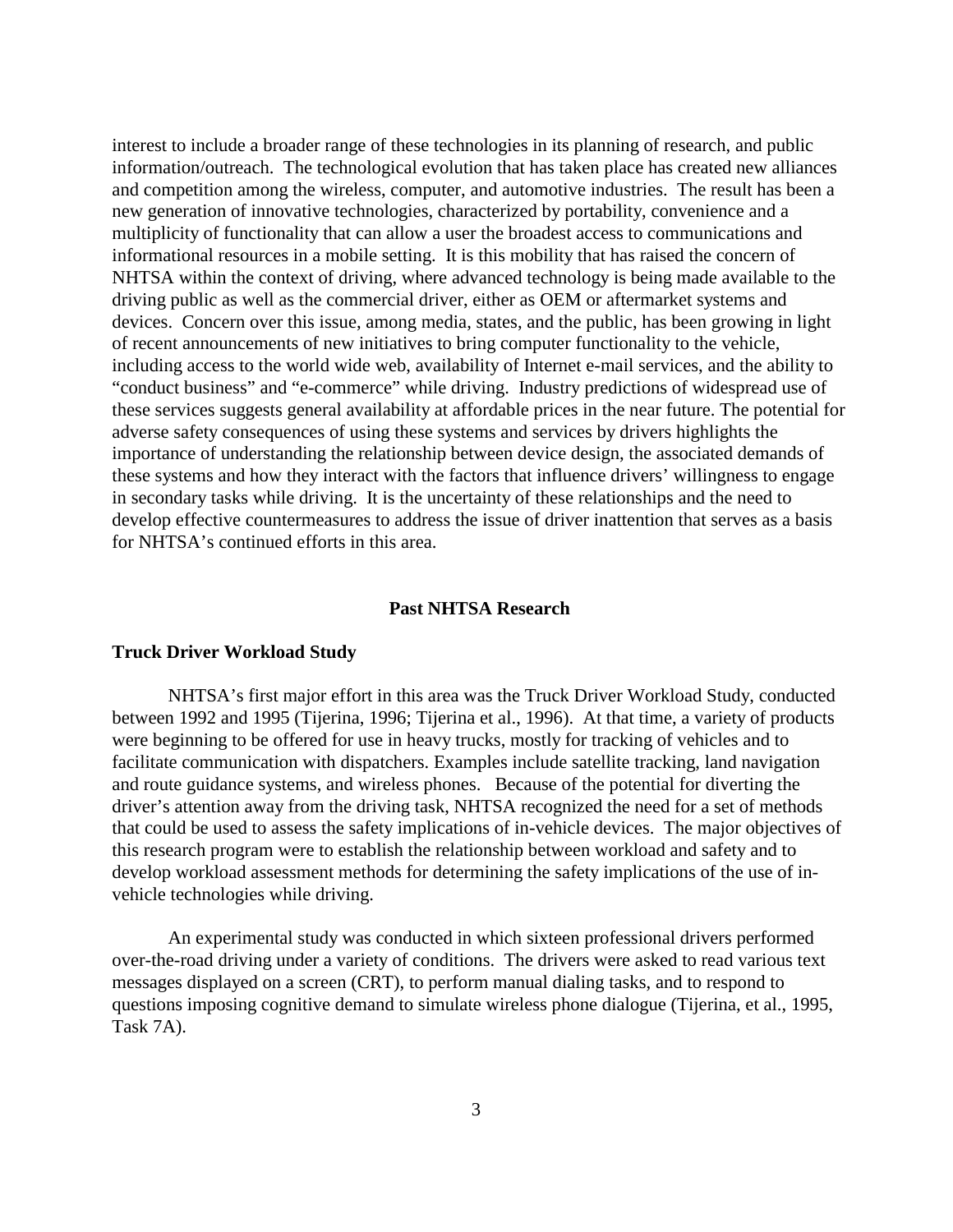## **Comparative Crash Risk**

One major conclusion of this work was that the development of a quantitative model to predict crash incidence as a function of driver workload measures was not feasible. Among the difficulties are the complexity and multiplicity of factors involved in determining driver workload and crash causation and the limitations of existing crash data bases with respect to identifying crashes that were caused by driver distraction associated with in-vehicle technologies. Because of these difficulties, it was concluded that workload assessment is best considered as a relative assessment made in comparison to other tasks or baselines. Open-road driving was considered to be a baseline in terms of driving task workload, while tuning a radio was considered to be the upper boundary of acceptable workload for a secondary task since it is a well established and accepted "distraction."

A second conclusion of this work was the demonstration that visual allocation measures, including glance duration, number of glances, and total glance time away from the road scene can be used to assess the driver's workload associated with in-cab devices. In addition, lane-keeping measures, such as lane exceedance frequency were also introduced as safety-relevant performance measures. This study found that 2- and 4-line messages such as those used in this testing could have a substantial effect on visual scanning behavior (e.g., increased time looking away from the road scene, shortened glaces to the road while reading text) and on lanekeeping performance (greater incidence of unplanned lane exceedences). Drivers involved in cell phone dialing tasks were observed to have lane exceedences on 27% of the trials. Finally, results indicated that visual scanning, as measured by mirror sampling, was cut by almost 50 % on average when the driver was engaged in dialogue as compared to open road driving without dialogue. The tools developed in this project are widely used by many researchers as the most appropriate way to assess workload and the consequent potential for distraction associated with the use of in-vehicle technologies.

#### **Investigation of Safety Implications of Wireless Communications in the Vehicle**

In November of 1997, NHTSA published "An Investigation of the Safety Implications of Wireless Communications in Vehicles," (Goodman, et al., 1997). The report assessed the current state of knowledge with respect to the impact of wireless phone use while driving and explored the broader safety implications of phone use while driving. With respect to the question of whether wireless phone use while driving increases crash risk, the report concluded that the use of wireless phones did increase the risk of a crash, "at least in isolated cases."From the sample of cell phone related crashes that were examined it was also concluded that being engaged in conversation on a wireless phone while driving, rather than dialing, was most often associated with increased crash risk; most drivers were in conversation at the time of the crash. However, because of the overall lack of national data on the relationship between phone use and crashes, the authors concluded that it was not possible to estimate the magnitude of any safety-related problem associated with their use while driving. The existing data also suggested that as the use of in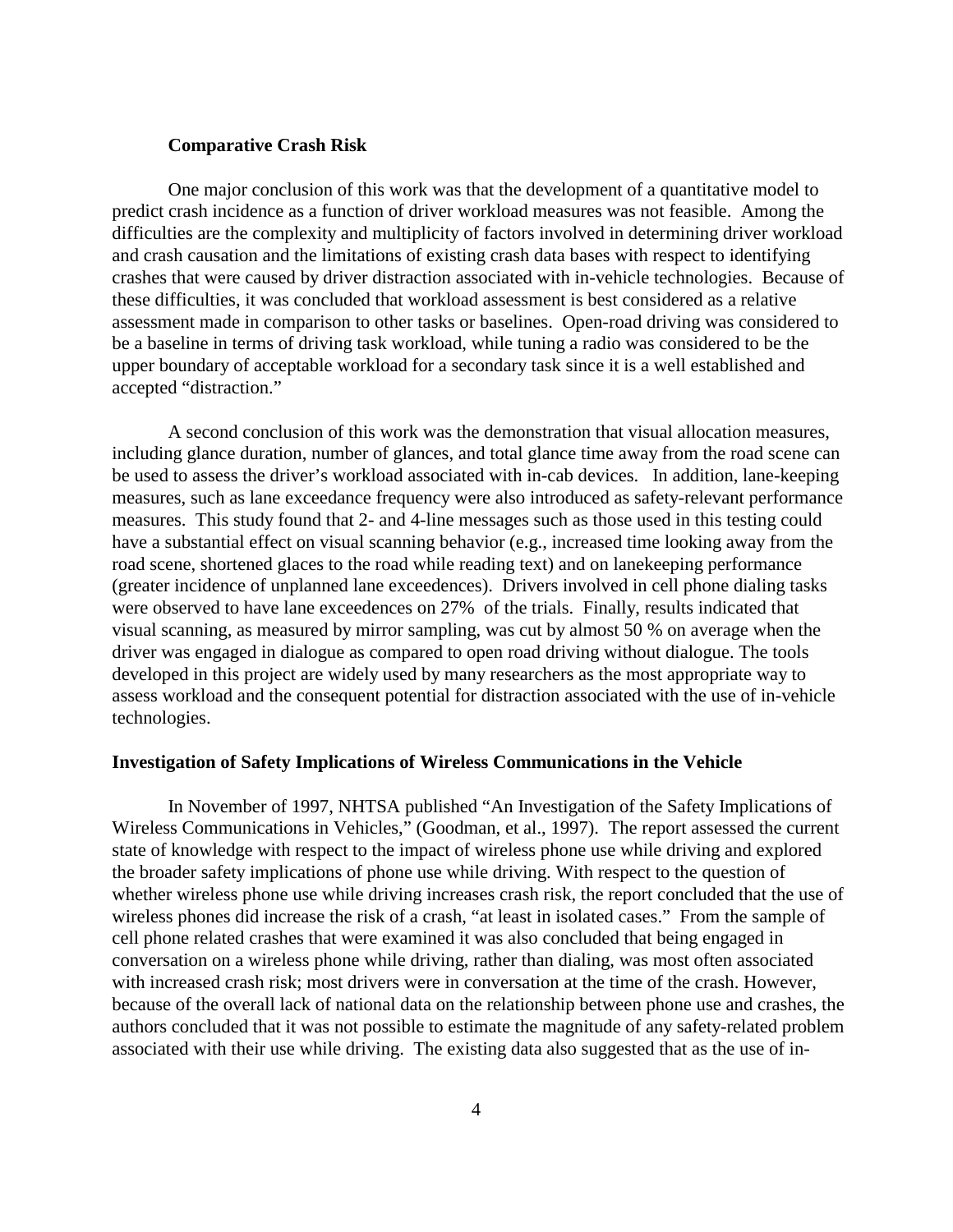vehicle wireless communication technology increases, there will likely be an associated increase in related crashes. The authors recommend options for enhancing the safe use of wireless telephones for drivers, including education, research, enforcement, and legislative initiatives. In summary, the outcome of this project was to encourage changes in data collection methods to improve our ability to estimate the magnitude of the safety problem and to assist the public, the states, and industry in making informed decisions about how and when to combine wireless phone use with driving.

#### **Route Navigation Systems Studies**

Most recently NHTSA has conducted three experimental studies addressing questions relating to the distraction potential associated with route navigation systems. These included a destination entry study, an individual differences study and a preliminary evaluation of the proposed SAE 15-second rule, which at the time was being considered as a "recommended practice" for evaluating the acceptability of navigation systems. The objectives and results of these studies are described briefly.

#### **Destination Entry Study**

A test track study was conducted to examine four commercially available route guidance systems, which used different methods of entering destinations (e.g., keypad, voice), and displaying information (e.g., speech, visual display). Sixteen subjects, representing two age groups [(35 or younger) and (55 and older)] performed destination entry and wireless phone dialing tasks, as well as radio tuning, each while driving in a low demand test track setting. Performance measures included driving performance, destination entry task performance, visual allocation and subjective assessments. On average, the older drivers required considerably more time to complete the destination entry tasks than did the younger drivers. Relative to radio tuning and wireless phone dialing, drivers required more time to complete the destination entry task. It was found that glance frequency and duration were smallest for the voice-activated system and that the percentage of time the eyes were off the road was smallest for the voice-activated system. The results suggested that using voice commands to enter information or select device functions is less distracting than visual/manual destination entry while driving. Subjective assessments also favored voice over visual/manual methods. Older drivers were no more distracted than younger drivers by the voice input, while the visual/manual interface was more distracting for older than for younger drivers. It was concluded that manual destination entry while driving is ill-advised and that a speed sensitive lockout might be helpful to ensure that such transactions cannot be attempted when the vehicle is in motion.

#### **Individual Driver Differences Study**

The objective of this study was to determine whether individual differences in driver abilities would influence the speed with which they interact with in-vehicle technologies.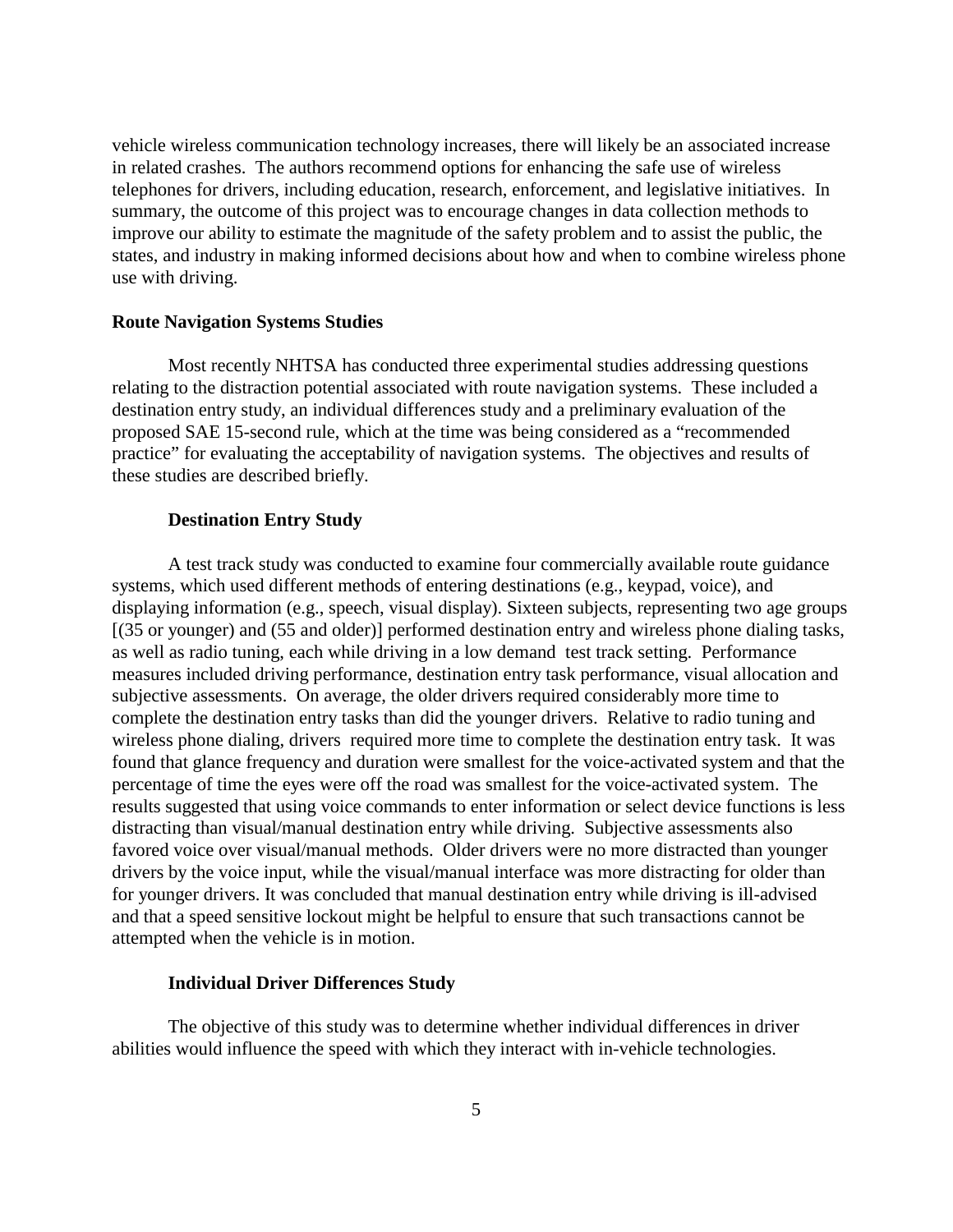Subjects performed destination entry and wireless phone dialing tasks on a test track and were later given an automated battery of time dependent, visual perception tasks and cognitive tasks. Correlations between the driving and lab tests were examined. The results indicated small but consistent patterns of correlations between lab tests and test track performance measures of distraction. The results were interpreted as support for the conclusion that drivers who differ in temporal (i.e., time dependent performances) and spatial (i.e., ability to visualize and manipulate objects in space) abilities will respond differently to in-vehicle technologies along safety-relevant dimensions.

## "**15-Second Rule" Study**

The Society of Automotive Engineers (SAE) has been developing a recommended practice to determine whether or not a particular route-guidance system function should be accessible to the driver while driving. The essence of the draft recommended practice (SAE J2364) (Green, 1999) is that if an in-vehicle task can be completed within 15 seconds or less by a sample of drivers in a static (e.g., vehicle parked) setting, then the function is permitted to be available to drivers while the vehicle is moving. The objective of this study was to conduct a preliminary assessment of the diagnostic properties of this proposed rule, that is, how well would the static test results correspond to those collected from a moving vehicle. Ten subjects, aged 55-69 completed 15 tasks, including destination entry in route-guidance systems, manual wireless phone dialing, radio tuning, and adjusting the HVAC controls in a test vehicle. Correlations between static task performance and dynamic task performance were relatively low. The results were interpreted to suggest that the use of a static test in applying the 15-second rule could not be used to reliably predict the acceptability of a device. The rule was found to be effective in identifying the most distracting tasks, but in this regard, it did no better than would a 30- or 45-second rule. The authors further identify a number of specific shortcomings of the rule, including failure to address speed maintenance or object/event detection performance, failure to address task "chunking" (i.e., how the driver's attention to a task may be divided between the roadway and the task in terms of frequency and duration of glances and manipulations), and the need to develop appropriate thresholds against which to determine if indeed there is reason to be concerned. Nevertheless, the authors conclude that the rule itself and the ideas behind it may suggest areas for improving the development of objective test procedures for a variety of ITS information systems.

# **Current Research**

NHTSA currently has two ongoing studies that specifically focus on questions related to driver distraction. These include an AutoPC test track study and the Wireless Telephone Interface Study.

# **AutoPC Test Track Study**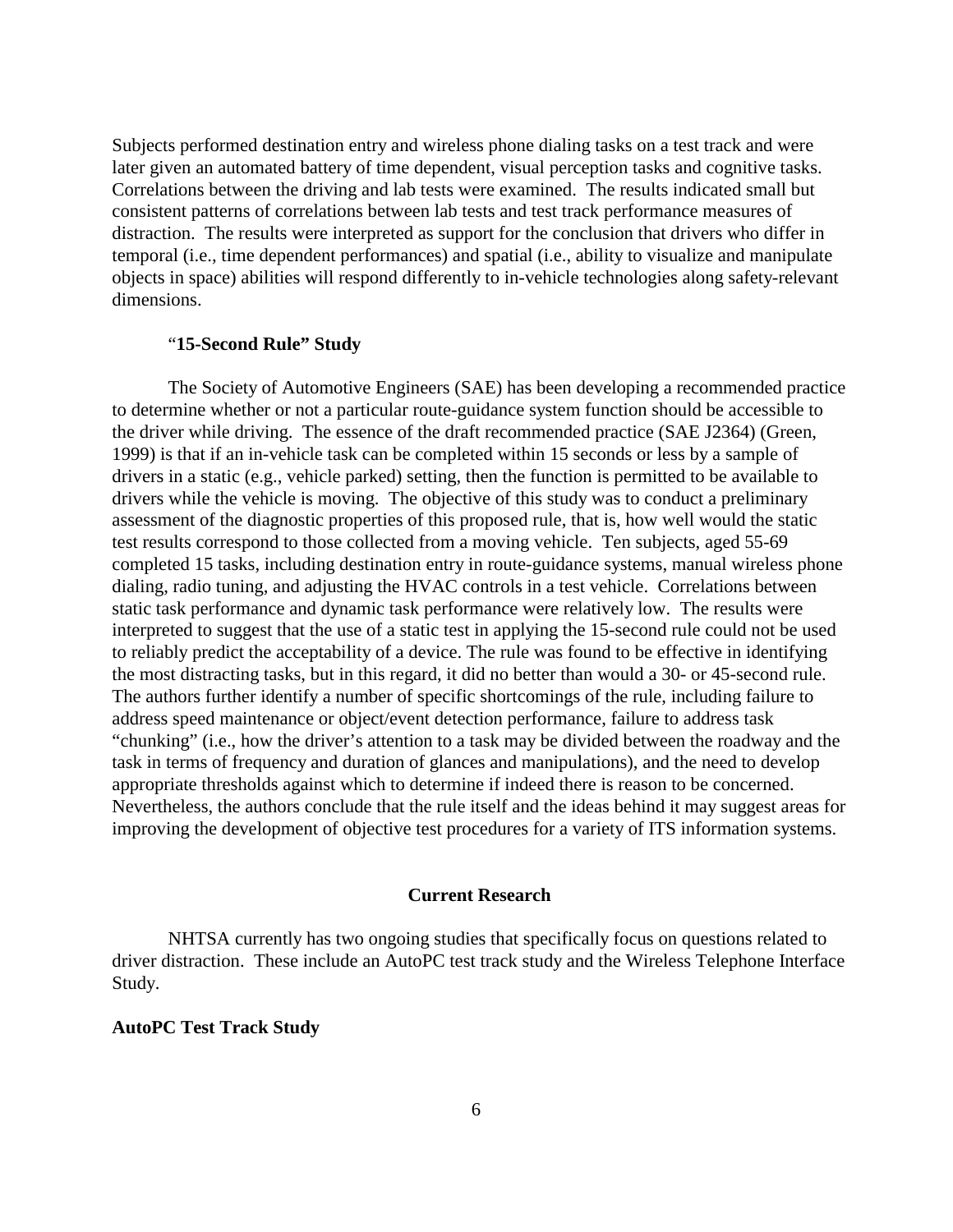The automotive industry is actively working to adopt voice recognition technology into invehicle devices to allow true hands free operation, including the ability to control the various functions of these systems. At the same time text-to-speech processing is also becoming available for automotive use. The imminent emergence of AutoPC and Internet access will allow the integration of a variety of PC-based technologies into moving vehicles. The safe operation of these technologies is predicated on the assumption that voice-activated and speech-based interfaces will be sufficient for preventing significant distraction for drivers performing increasingly complex transactions while driving. However, this assumption is not well tested. Moreover, to the extent that interactions with in-vehicle technologies are novel experiences, they can, a priori, be expected to be attention-grabbing, and thus distracting. The objectives of this research are to compare voice versus visual/manual interfaces and assess the distraction potential of selected AutoPC transactions, such as retrieving messages or contact information (e.g. phone number or e-mail address) from a data base. The experiment will be conducted on a test track, under low-demand driving conditions. Headway maintenance, lane position variability, speed variability, lane exceedences, and eyes-off-road-time will be measured while drivers perform specified in-vehicle tasks using AutoPC or related technologies and representative comparison conditions that employ visual-manual interfaces. In-vehicle tasks will include manual and voice input versions of radio tuning, wireless-phone call initiation, and e-mail retrieval. An additional objective of this work will be to evaluate the potential of using eye-tracking technology to monitor drivers' visual scanning patterns and the associated direction and degree of attention, and thus the relative distraction potential associated with selected AutoPC functions.

# **Wireless Phone and AutoPC Related Technology: Driver Distraction and Use Effects on the Road (Wireless Telephone Interface Study)**

In recognition of the problems inherent in the study of driving behavior in artificial settings, NHTSA has developed a family of vehicle instrumentation systems that allow the assessment of driver performance and behavior under a wide range of conditions. The most recent development is MicroDAS (Barickman & Goodman, 1999), which is a portable data acquisition system that can be installed in any vehicle, including a test participant's own vehicle, with minimal obtrusion. The system includes analog and digital event recording systems and a video event recording system, the latter capable of collecting over 22 hours of full-motion video. MicroDAS allows the unique capability of conducting naturalistic studies of driving behavior. With this capability, NHTSA has the ability to conduct long-term naturalistic studies, in which subjects are given instrumented vehicles to use for extended periods.

Currently, NHTSA is conducting a naturalistic experiment to evaluate driver workload and distraction as a function of the wireless phone interface. Subjects will participate for three consecutive two-week periods. During each period, a different type of wireless phone will be used, including a hand-held flip phone, a conventional hands-free (manual dialing, hands-free talking) phone, and an enhanced hands-free (with voice-activated dialing and hands-free talking)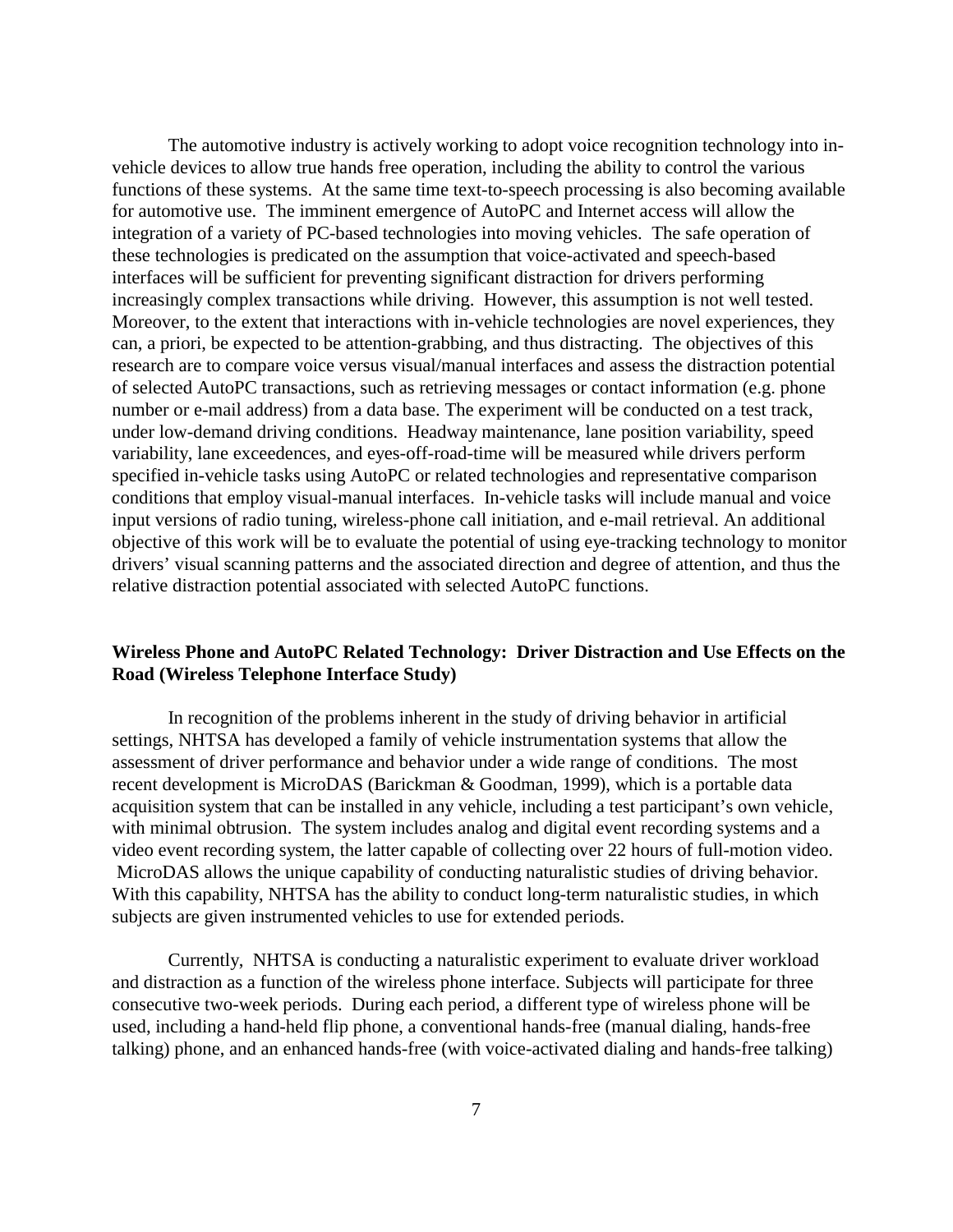phone. The wireless telephone interface conditions will be varied along with the driver interface for the AutoPC radio installed in the vehicle in an effort to mask the focus of the study (i.e., assessment of wireless telephone interface designs). The MicroDAS-equipped test vehicles are programmed to record data each time the wireless phone is activated, including 30 seconds before and 30 seconds after each call. Data will also be collected any time the vehicle is in operation during the first two days a subject drives with a particular wireless phone interface. During each call, the instrumentation will record vehicle speed, braking, steering, and lane position as well as other driver/vehicle control parameters. Video data, including video of the driver's face and forward road scene, will also be recorded to permit examination of drivers' glance behavior and other factors. The data will be used to determine whether totally hands-free wireless phone conversation interferes less with driving than hand-held conversation and whether hands-free dialing interferes less with driving than manual dialing. With their permission, the driver's side of phone calls will be recorded so that the nature and intensity of the conversation can be established. This will allow determination of whether the content of the phone conversation affects driving performance. The data will also be analyzed to determine the conditions under which drivers are willing to make wireless phone calls while driving. One question of interest is whether hands-free operation encourages increased use of the wireless phones while driving.

# **Future Research**

#### **NADS Research**

When it becomes fully operational later this year, the National Advanced Driving Simulator (NADS), will be the most technically sophisticated driving research simulator in the world. It will provide a unique research tool to safely conduct fundamental and highly focused research into wide ranging driver-vehicle-environment issues including those associated with driver distraction. Previous research has made significant progress in understanding some of the fundamental issues associated with driver distraction. However, the inability to carry out research under realistic and highly demanding conditions, has limited progress in this area. The NADS facility will offer a unique capability to study this issue in a setting that does not compromise driver safety, but allows drivers to experience a wide range of demands associated with driving conditions (e.g., traffic, weather), driver state (e.g., fatigue, drugs) and tasks (e.g., cell phone, navigation). It further provides the opportunity to assess the distraction potential associated with various in-vehicle technologies (e.g. user interfaces) under identical driving conditions, which would not be possible using on-road studies.

One of the first research programs to be undertaken on NADS will focus on the safety implications of using in-vehicle technologies. This research will cover both wireless voice communications issues as well as those associated with multifunction devices such as AutoPC, which can provide a variety of services such as access to the Internet, e-mail, and navigation, to name a few. The research carried out under this program will extend the on-road research,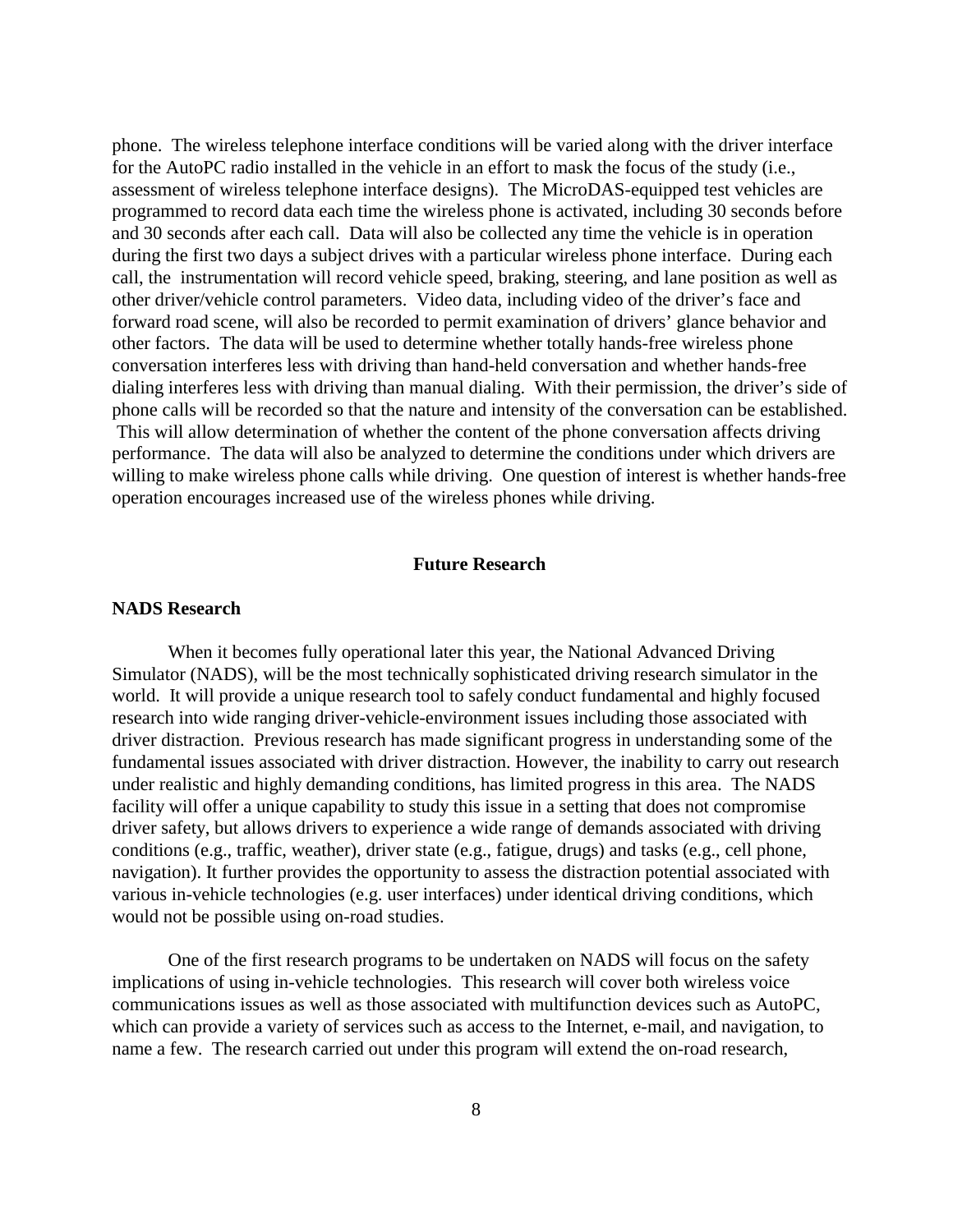discussed earlier, to the NADS where drivers can safely be placed in more demanding situations using more workload intensive technologies. With regard to wireless voice communication, research will be conducted to address three questions, including: (1) Does hands-free communication interfere less with driving than communication with hand-held devices? (2) How does the content of the communication influence the potential for distraction? (3) What factors influence drivers' willingness to use in-vehicle communication and information technologies? Other, more demanding technologies will be evaluated in regard to type and characteristics of the interface, the content of the information, and the conditions under which a driver is "willing to engage." Results from the on-road and test-track studies will also be used to validate the capabilities of the NADS. Additional research on NADS will focus specifically on cognitive distraction and its assessment as well as on the development of standard test methods, procedures and driving scenarios for evaluating the safety impact of driver distraction when using different technologies.

#### **Night Vision Systems**

Because of the reduced distance at which drivers can detect and recognize critical objects and roadway features at night, infra-red night vision systems have been proposed to extend driver vision. In the night vision system currently being sold to the public, an infra-red camera picks up the heat emissions from images down the road and displays the enhanced image on a head-up display superimposed on the lower part of the windshield. This technology, however, involves a tradeoff between increased object recognition and driver distraction. If drivers look down at the display, they may see the enhanced objects more clearly than with direct vision. However, looking at the display may distract drivers attention to some degree from other objects and roadway features not visible on the display. NHTSA is currently sponsoring a research study to help better understand and quantify this tradeoff. The findings should be available by December, 2000.

#### **Conclusions**

NHTSA has long recognized the potential safety problems associated with driver distraction from use of in-vehicle technologies while driving. As a result, NHTSA has conducted a variety of research activities to examine and understand the implications of various forms of driver distraction and identify appropriate methodologies to assess the safety implications of distraction resulting from the use of in-vehicle technologies. Initial NHTSA research highlighted the complexity of the problem and the difficulties in establishing a direct link between distraction and crashes. Ongoing and future research will focus on applying our research tools and methods to better understand the relationship between in-vehicle technologies, distraction and the increased risk of a crash. Our efforts are also directed at developing technological solutions for mitigating the potential for distraction-related crashes through systems that sense threats and alert drivers of potential crash situations. These "crash avoidance systems" and associated sensors may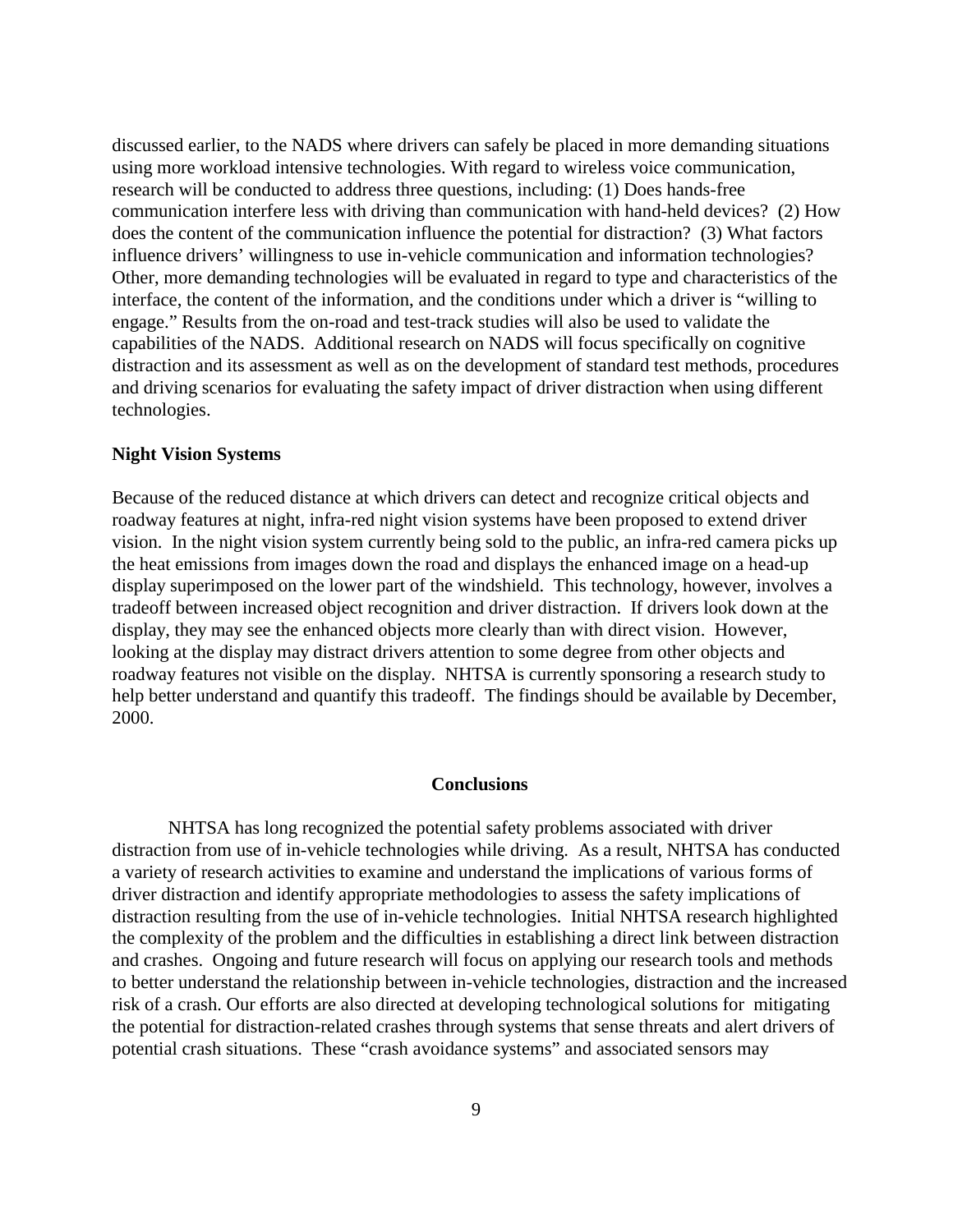ultimately be integrated with various in-vehicle information systems to both warn drivers and limit the availability of information under demanding driving situations.

## **References**

Barickman, F. S., and Goodman, M. J. (1999). Micro DAS: In-vehicle portable data acquisition system. *Transportation Research Record 1689.* 1-8.

Goodman, M., Bents, F. D., Tijerina, L., Wierwille, W. W., Lerner, N., and Benel, D. (November, 1997). *An investigation of the safety implications of wireless communications in vehicles* (Report No. DOT HS 808-635). Washington, DC: National Highway Traffic Safety Administration.

Green, P. (1999). *SAE J2364 – Navigation and route guidance function accessibility while driving* (Draft). Warrendale, PA: Society of automotive engineers

Tijerina, L., Kiger, Kiger, S., Rockwell, T. H., & Wierwille, W. W. (1995, June). *Final Report Supplement - Task 5 Heavy vehicle driver workload assessment Workload assessment protocol* (Report No. DOT HS 808 417). Washington, D.C.: National Highway Traffic Safety Administration.

Tijerina, L, Kiger, S., Rockwell, T. H., & Tornow, C. E. (1995a). *Final report - Workload assessment of in-cab text message system and cellular phone use by heavy vehicle drivers on the road*. (Contract No. DTNH22-91-07003). DOT HS 808 467 (7A), Washington, DC: U.S. Department of Transportation, NHTSA.

Tijerina, L., Kiger, S. M., Rockwell, T. H., & Tornow, C. E. (1995b). Workload assessment of incab text message system and cellular phone use by heavy vehicle drivers on the road. *Proceedings of the Human Factors and Ergonomics Society 39th Annual Meeting,* pp. 1117 - 1121.

Tijerina, L. (1996, October). *Executive summary: Heavy vehicle driver workload assessment* (Report No. DOT HS 808 466). Washington, DC: National Highway Traffic Safety Administration.

Tijerina, L., Kiger, S. Rockwell, T., and Wierwille, W. (1996, October). *Heavy vehicle driver workload assessment Task 5: Workload assessment protocol* (Report No. DOT HS 808 467). Washington, DC: National Highway Traffic Safety Administration.

Wang, J., Knipling, R. R. & Goodman, M. J. (1996). The role of driver inattention in crashes; new statistics from the 1995 crashworthiness data system (CDS). *40th Annual Proceedings: Association for the Advancement of Automotive Medicine,* pp. 377-392.